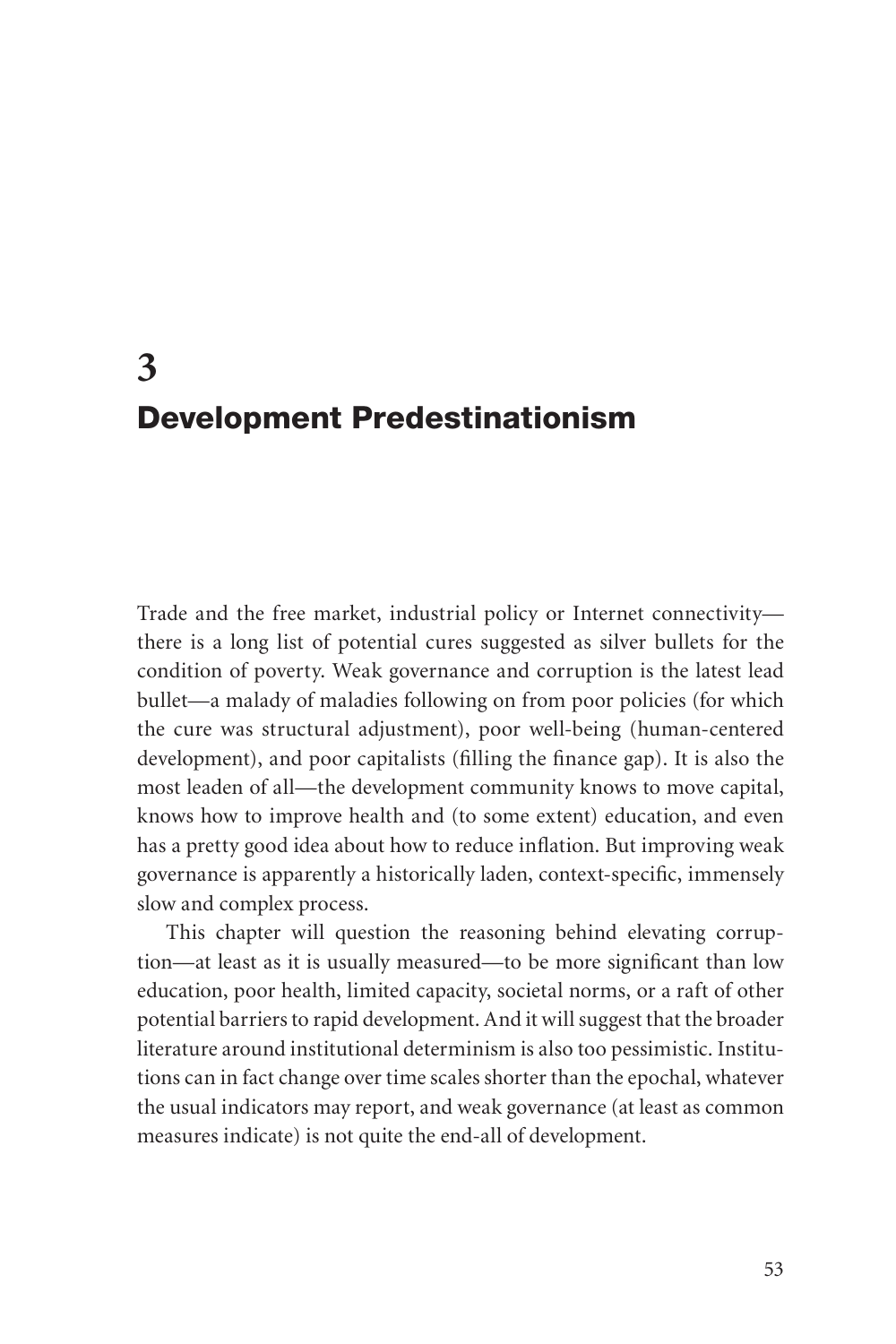#### Corruption and Development?

It does not take a detailed look at Transparency International's Corruption Perceptions Index to work out what type of countries are thought to be particularly corrupt by the political-risk analysts, aid-agency economists, and think-tank staff members whose opinions it reflects. At the (virtuous) top of the ranking are rich countries: Sweden at number 3, the United Kingdom at 14, and the United States at 19. Toward the (villainous) bottom are poor countries: Ivory Coast at 136, Vietnam at 116, and Tanzania at 111. That developing countries are comparatively corrupt is an unquestioned truth among politicians, businesspeople, and aid-agency staff members across the West. Moreover, this corruption is widely seen as a big reason, if not the key reason, why poor countries are poor.

Yet as the previous chapter's analysis shows, it is difficult to measure corruption. It takes on many forms. And it is far easier to measure outcomes. Herein, therefore, lies the question: are our measures of corruption closely related to progress on those outcomes? The answer, broadly, is no.

The relationship between bribe levels or perceptions of corruption and growth over the first decade of the 21st century hardly jumps out of the data. Some cross-country studies find a link between higher corruption indicators and lower economic growth,<sup>1</sup> but measures such as Transparency International's CPI and the Worldwide Governance Indicators (WGI) are weakly correlated with measured growth outcomes. In fact, a recent analysis of 41 different studies involving 460 estimates of that impact shows that more than 60 percent could find no significant relationship between corruption and growth, while 6 percent actually suggest that more corrupt countries grew faster.<sup>2</sup> (Figures 3-1 and 3-2 show a similar result, with countries with higher indicators of corruption experiencing higher rates of growth.) To quote the 2015 UK Department for International Development (DFID) evidence paper on corruption, "[t]he effect of corruption on macroeconomic growth remains contested, and corruption has not been a determining factor constraining growth."3

It is important to emphasize four caveats: First, the evidence is weak that corruption as measured is a significant drag on economic growth across all

<sup>1</sup> Svensson (2005); and Ugur and Dasgupta (2011).

<sup>2</sup> Campos, Dimova, and Saleh (2010).

<sup>3</sup> Menocal and others (2015, p. 7).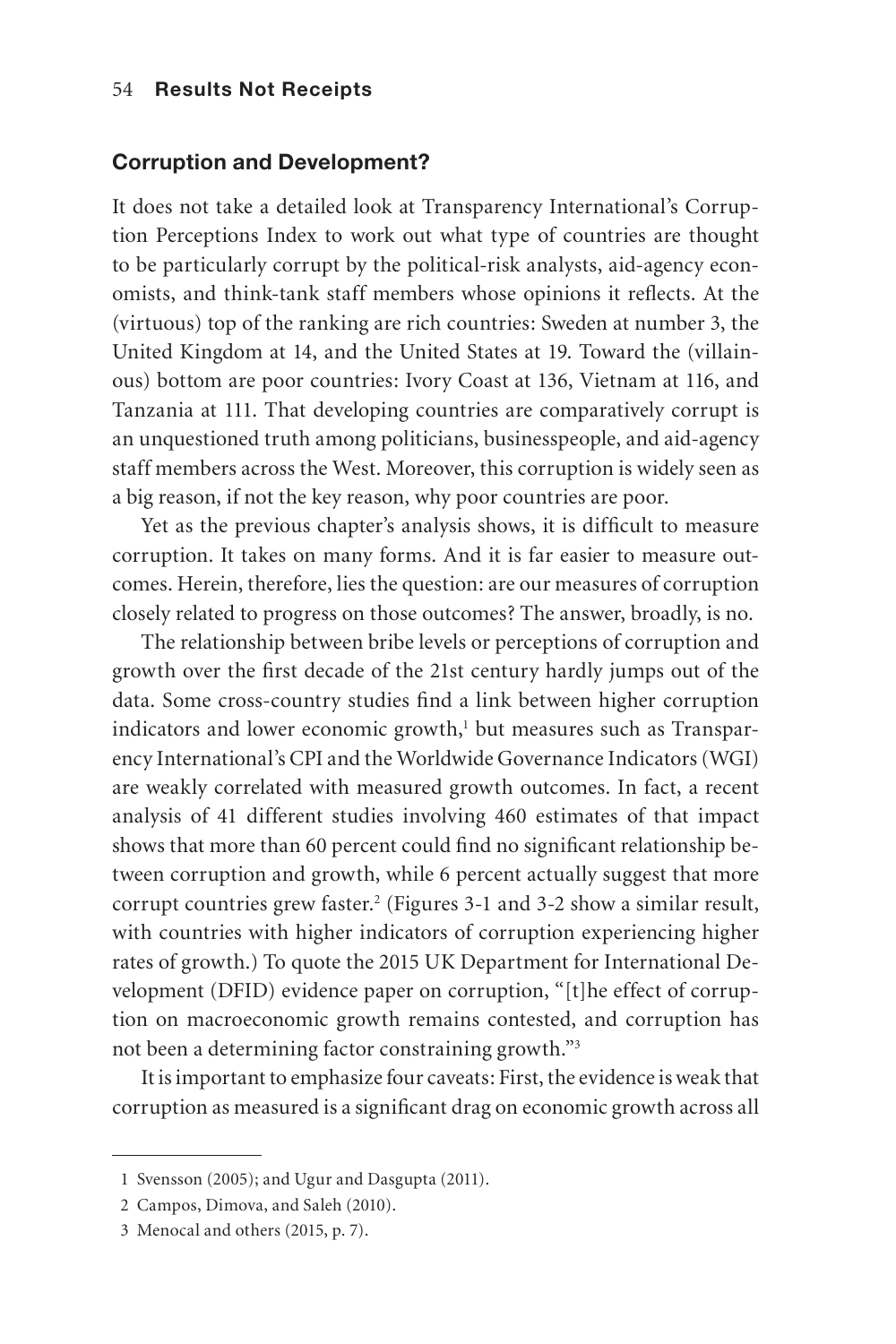FOUR LITTLE DURING OF DIRECT BRA GEO . The Weak Link between I ZAF ESP Figure 3-1. The Weak Link between Bribe Prevalence and Growth





*Source:* Transparency International Global Corruption Barometer and World Bank World Development Indicators.

#### **Figure 3-2.** The Weak Link between Control of Corruption and Growth



*Source:* Transparency International Global Corruption Barometer and World Bank World Development Indicators.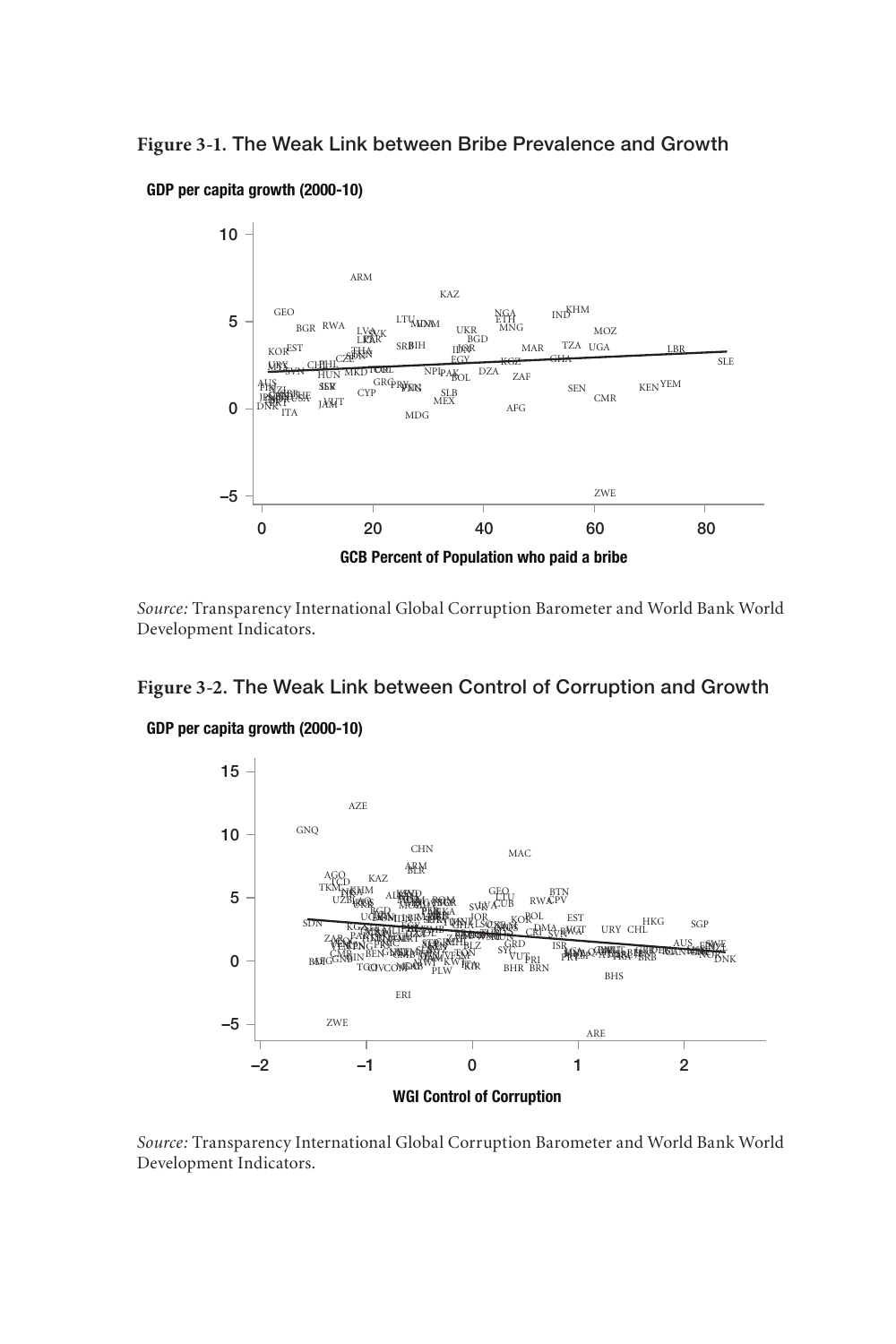countries, but it may still be a force for slower growth in particular circumstances.<sup>4</sup> Second, whatever its impact on average incomes, corruption is a negative outcome in its own right—people should not have to pay bribes for services or to avoid police harassment, and politicians should not get rich on kickbacks. Third, the DFID evidence paper quoted above suggests stronger links between general corruption measures and inequality, service provision, investment, and tax revenues among other outcomes.<sup>5</sup> And fourth, the general measures of corruption used in these analyses have significant weakness discussed in the previous chapter. Better measures of corruption might show stronger links with other outcomes. And one piece of evidence supporting such an interpretation is that measures of inequality do appear to be significantly linked with slower growth.<sup>6</sup>

To elaborate, it is likely that the impact of corruption depends on other factors and changes from one context to another. Mushtaq Khan from the School of Oriental and African Studies, University of London, has argued, for instance, that in some states corruption may act as a mechanism to allow the resource transfers that sustain political stability.<sup>7</sup> The "greasing the wheels" argument for corruption has received some empirical support in overregulated, institutionally weak settings. Pierre-Guillaume Méon from the Université libre de Bruxelles and Laurent Weill from the University of Strasbourg suggest that countries with poor regulation see higher productivity when corruption increases, while countries with effective regulation see the reverse result.<sup>8</sup> Again, different kinds of corruption are likely to have different economic impacts. Such conditional effects would reduce the overall strength of the relationship between measures of corruption and growth even if corruption really were growth inhibiting under most circumstances. In short, the evidence suggests that corruption (as measured) is an important factor in development outcomes, but probably is not an overwhelming one. It is no more significant and deeply causal than other factors such as learning outcomes or quality infrastructure.

Micro-level evidence also shows a weak relationship between both perceptions and surveyed petty corruption levels in infrastructure and infra-

<sup>4</sup> Ugur and Dasgupta (2011).

<sup>5</sup> Menocal and others (2015, p. 7).

<sup>6</sup> Berg and Osrty (2013).

<sup>7</sup> Khan (2012).

<sup>8</sup> Méon and Weill (2008).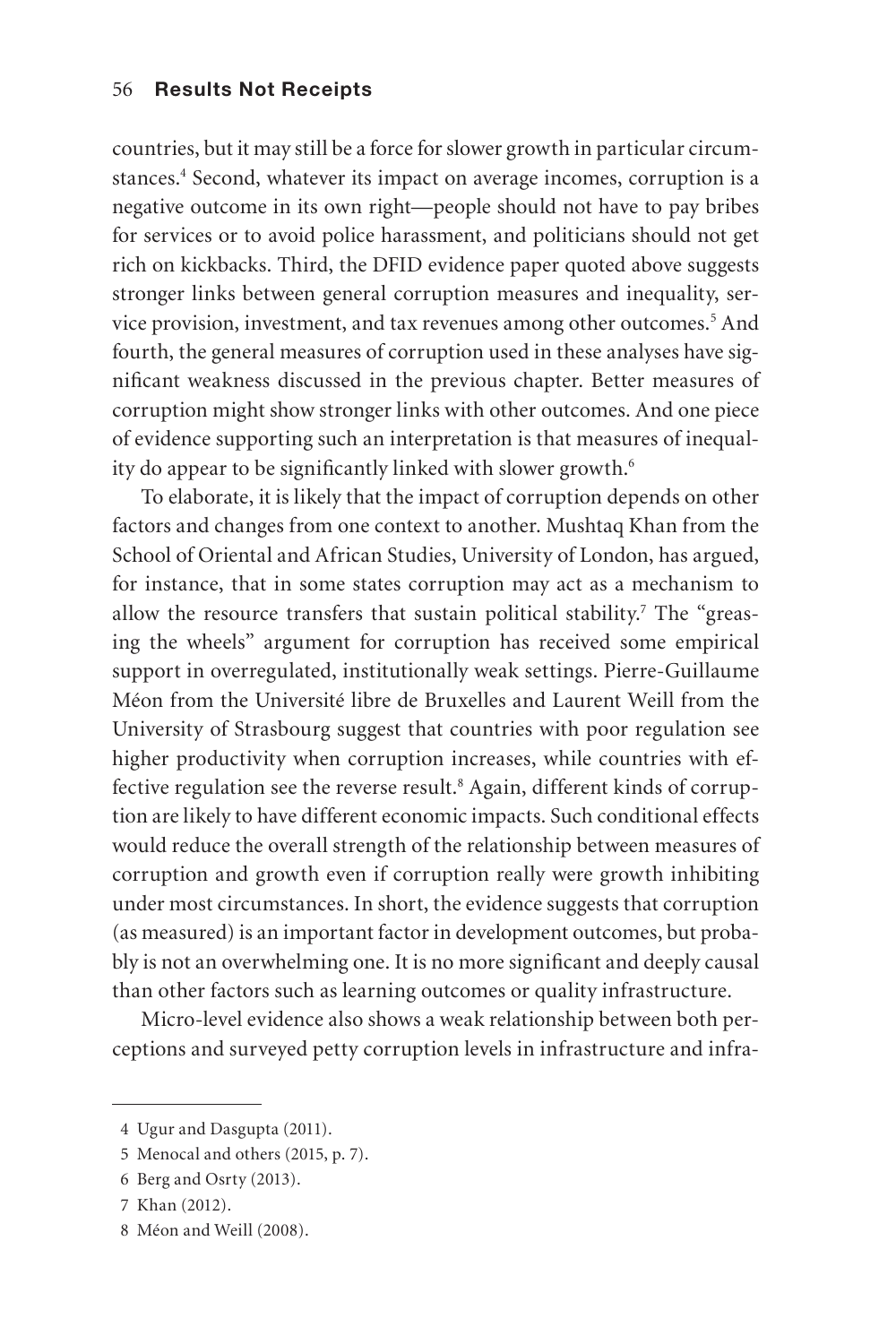structure outcomes. There is some evidence linking outcomes such as the frequency of power outages to corruption measures such as Transparency International's CPI.<sup>9</sup> Similarly, a general measure of perceived countrylevel corruption is associated with lower energy use. But it is also *positively* associated with other infrastructure measures while access to water is not correlated either way.<sup>10</sup> Transparency International's CPI is not significantly related to any of a set of 12 infrastructure outcomes, including levels of investment, extent of access to infrastructure services, telecoms waiting lists, and transmission distribution losses.<sup>11</sup> Meanwhile, the surveyed extent of petty corruption in utility provision is only significantly negatively correlated with the percentage of the population with access to water, with no effect on electricity or telecoms access.<sup>12</sup> Corruption, as reflected by perception measures or bribe payments, is not a major barrier to the provision of infrastructure services.

Again, enterprises in developing countries do not report corruption as one of the most significant challenges they face. Of all firms surveyed by the World Bank (73,108 firms across 123 countries), only 6.2 percent selected corruption as the most serious obstacle out of the 15 possible answers (see table 3-1).<sup>13</sup> Corruption was the most common answer in less than 1 percent of countries and among the top three in only one in seven countries. Compare that to access to finance, ranked first in 29 percent of countries, or electricity, the top concern in more than one out of five countries. Across countries, corruption ranked eighth out of the 15 obstacles, equal with customs, trade regulation, and labor regulations. That put it below crime and disorder, political instability, informal-sector competition, tax rates, and an inadequately educated workforce.<sup>14</sup>

<sup>9</sup> Tanzi and Davoodi (1998).

<sup>10</sup> Estache, Goicoechea, and Trujillo (2006). These results, positive and negative alike, are open to all of the usual concerns with econometric exercises regarding questions of causality and the stability of coefficients in the presence of multicolinearity and omitted variables

<sup>11</sup> Kenny (2006).

<sup>12</sup> Ibid. The percentage of company managers ranking corruption as a major constraint to doing business is correlated with the percentage of managers who see electricity as a major constraint. At the same time greater concern with corruption is *positively* associated with mobile phone access and insignificantly related to other variables.

<sup>13</sup> World Bank Group, n.d., "Enterprise Surveys," www.enterprisesurveys.org.

<sup>14</sup> For governance: Ramachandran, Leo, and Thuotte (2011) analyze business environment surveys and conclude that the most frequently cited constraints to business in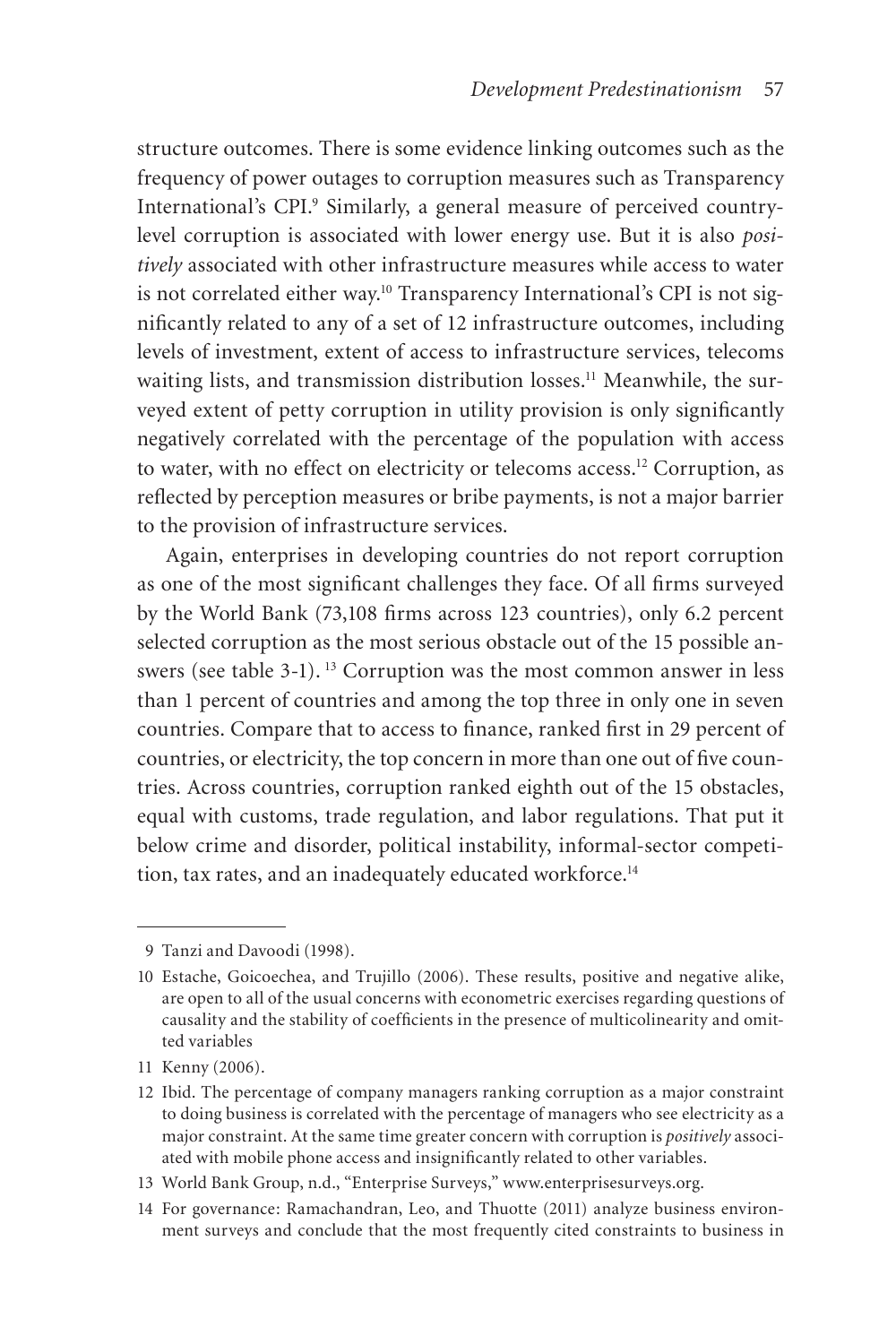To argue that corruption is the underlying cause of inadequate electricity or low access to finance—that the surveys misrepresent the importance of the corruption—one must assume that respondents in developing countries are ignorant of that underlying cause. Little evidence supports that assumption. Firms (and individuals) do suggest that corruption is an issue, and the evidence suggests that they are right to do so, but in the great majority of countries other issues are equally or more significant.

## Institutions and Change

The argument that corruption is important to development is nested in a larger set of beliefs about the sources of overall development progress that emphasize the role of institutions. Institutions broadly defined are laws, practices, and customs—the rules of the game for social and economic interaction. More narrowly, they are about governance—the way the system works and the sort of issues reflected in both popular perceptions of corruption and academic writing by economists including Daron Acemoglu and Simon Johnson from MIT and James Robinson from the University of Chicago. And as reflected in their work, institutions are considered history-laden.

For example, some researchers argue that the social and political traits of precolonial ethnic groups that dominated particular areas of Africa may matter more to current income levels in those areas than which modern country they are found in.15 In their landmark paper on the role of institutions in development, Acemoglu, Johnson, and Robinson focus on the colonial period itself:

There is a variety of historical evidence . . . suggesting that the control structures set up in the non-settler colonies during the colonial era persisted, while there is little doubt that the institutions of law and order and private property established during the early phases of colonialism in Australia, Canada, New Zealand, the United

African fragile states are electricity, access to finance, and political instability. Corruption and tax rates come in fourth and fifth.

<sup>15</sup> Alesina, Michalopoulos, and Papaioannou (2012).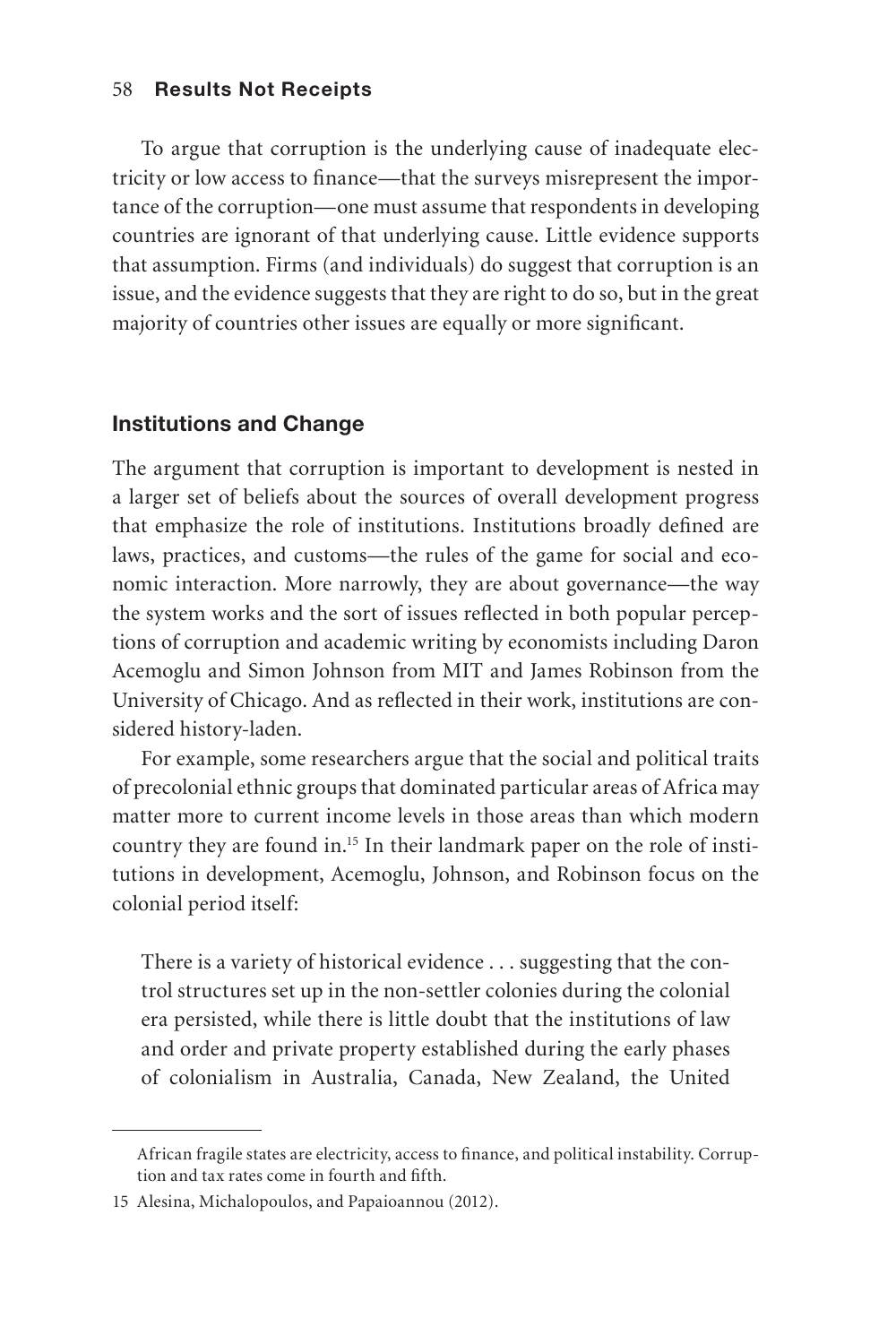| Constraint                                      | Number of firms | percentage |
|-------------------------------------------------|-----------------|------------|
|                                                 |                 |            |
| <b>Access to finance</b>                        | 11,680          | 15.98      |
| Electricity                                     | 10,078          | 13.79      |
| Practices of competitors in the informal sector | 9,210           | 12.60      |
| Tax rates                                       | 8,548           | 11.69      |
| Political instability                           | 6,578           | 9.00       |
| Inadequately educated workforce                 | 5,514           | 7.54       |
| Corruption                                      | 4,532           | 6.20       |
| Crime, theft, and disorder                      | 3,539           | 4.84       |
| Labor regulations                               | 2,437           | 3.33       |
| Access to land                                  | 2,203           | 3.01       |
| <b>Tax administration</b>                       | 2,186           | 2.99       |
| Transport                                       | 2,095           | 2.87       |
| Customs and trade regulations                   | 1,970           | 2.69       |
| <b>Business licensing and permits</b>           | 1,893           | 2.59       |
| Courts                                          | 645             | 0.88       |
| <b>TOTAL</b>                                    | 73,108          |            |

**Table 3-1.** Corruption Is Not a Top Business Constraint According to World Bank Survey Data, 2006–13

*Source:* World Bank Enterprise Surveys.

States, Hong Kong, and Singapore have formed the basis of the current-day institutions of these countries.16

Tracing through a causal chain, they argue there is "a high correlation between mortality rates faced by soldiers, bishops, and sailors in the colonies and European settlements; between European settlements and early measures of institutions; and between early institutions and institutions today."

Armed with a similar theory, Stanley Engerman from Johns Hopkins and Kenneth Sokoloff from the University of California–Los Angeles suggest that "extreme differences in the extent of inequality that arose early

<sup>16</sup> Acemoglu, Johnson, and Robinson (2001)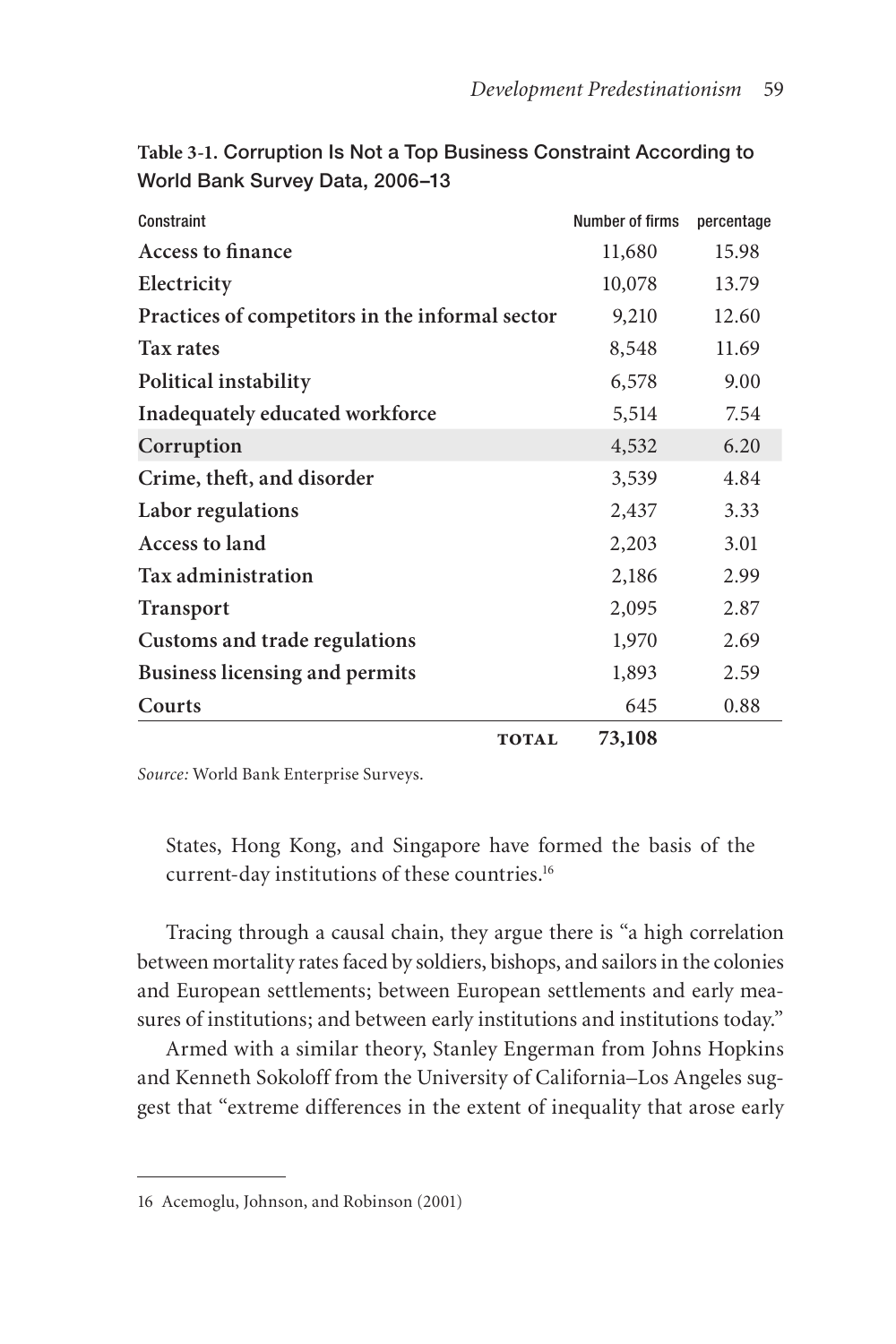in the history of the New World economies may have contributed to systematic differences in the ways institutions evolved." They continue by stating that "government policies [tend] to maintain the basic thrust of the initial factor endowment or the same general degree of inequality along their respective economy's path of development. . . . Systematic patterns are also seen in the character of the economic institutions that evolved in the respective societies, even after independence."17 A recent game among economists has been to go ever further back in their search for the ultimate determinants of modern institutional forms. For example, Bill Easterly and colleagues' probing of the roots of wealth asked "Was the Wealth of Nations Determined in 1000 BC?"18

Modern measures of institutions also suggest strong persistence and slow change. For instance, Lant Pritchett of the Harvard Kennedy School and the Center for Global Development and colleagues argue that it would take 600 years for Haiti to reach Singapore's Government Effectiveness score on the WGI even with the most generous interpretation of its rate of progress since independence.19 The architects of the WGI, Daniel Kaufmann of the Natural Resource Governance Institute and colleagues, themselves suggest reasons to be depressed about global prospects as a whole: "[R]eviewing the time series of the individual sources over the past several updates of the WGI, we have documented that there is very little evidence of trends over time in global averages of our individual underlying data sources."20 It is hard not to become a little downbeat about the prospects for poor countries as a result.

History certainly does matter to present-day outcomes. Look at the stability of income rankings across 53 countries over time: the average country has moved only 10 places in the rankings over 183 years (see figure 3-3). There are outliers, with Australia and New Zealand improving dramatically and Jamaica falling precipitously, but generally speaking, being relatively rich in 1820 is a good predictor of being relatively rich in 2003.

<sup>17</sup> Engerman and Sokoloff (2002, p. 35).

<sup>18</sup> Comin, Easterly, and Gong (2010).

<sup>19</sup> Pritchett, Woolcock, and Andrews (2010). Bill Savedoff, in review comments on this book, notes that Singapore itself would not have rated toward the top of a 1960 WGI measure, suggesting again that institutions, or at least scores on an institutional ranking, can change quite fast.

<sup>20</sup> Kaufmann, Kraay, and Mastruzzi (2011).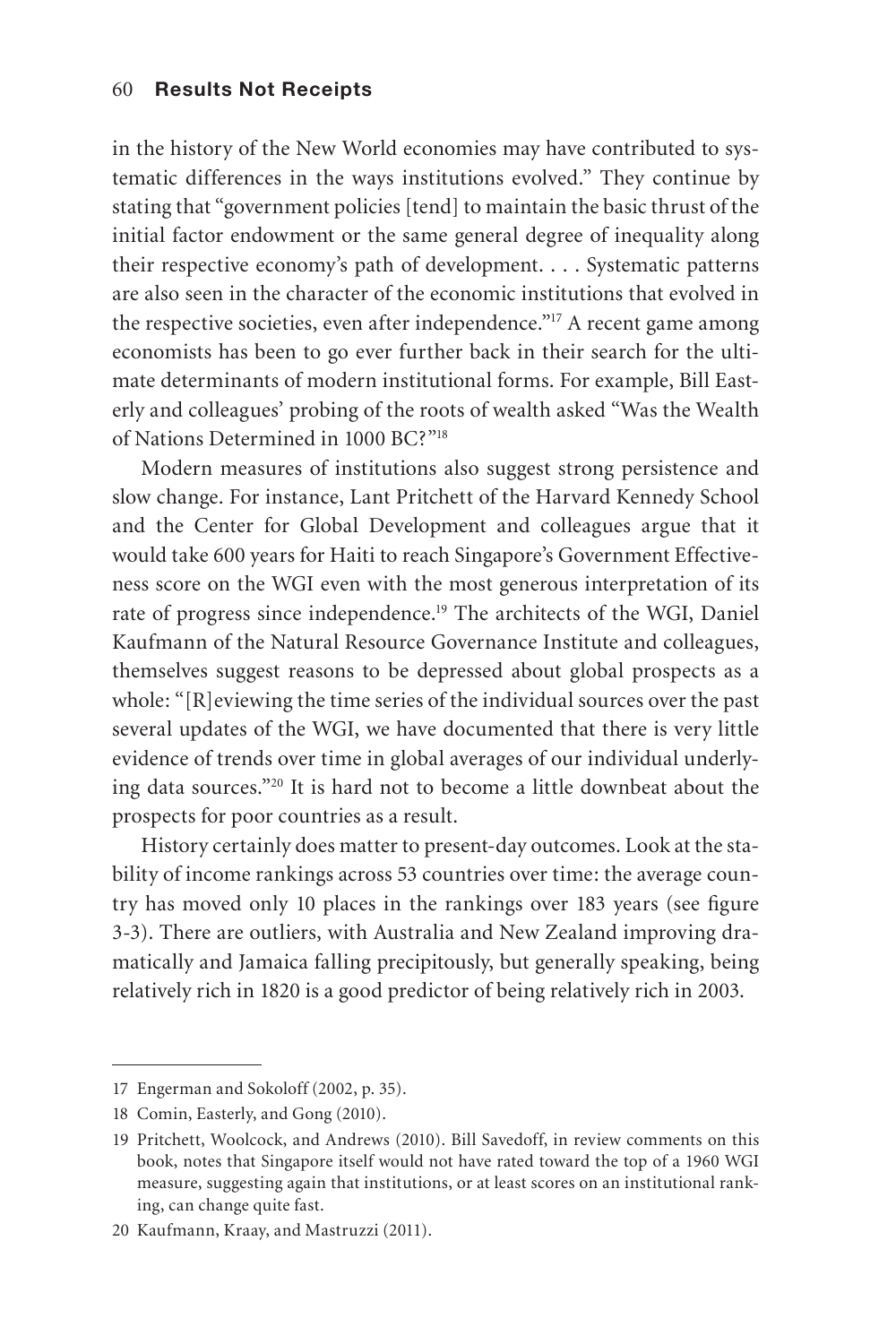#### **Figure 3-3.** Country-Income Rankings Are Generally Stable over Time



*Source:* Maddison database (www.ggdc.net/maddison/maddison-project/data.htm).

#### *Institutions and Growth*

But for all of the strong evidence that wealth depends on history and that institutional factors are correlated with economic growth, there is still much more to development than slow-changing historically determined institutions.<sup>21</sup>

First, what causes what is open to debate. In a recent review, Richard Bluhm and Adam Szirmai of the United Nations University find "strong support" that institutions are among the sources of long-term growth, but the extent to which growth causes improved institutions "remains highly debated."22 Edward Glaeser from Harvard University and colleagues go further and suggest that human capital is the basis of development: it causes growth, which causes institutional advancement.<sup>23</sup>

Second, the link between perceived levels of governance and changes in

<sup>21</sup> See the review in Acemoglu and Robinson (2008). See also Easterly, Ritzen, and Woolcock (2006).

<sup>22</sup> Bluhm and Szirmai (2012, p. 82).

<sup>23</sup> Glaeser and others (2004). They also point out important imperfections in contemporaneous institutional measures including that they tend to measure outcomes ("there was little expropriation") not actual institutional constraints ("the president simply could not expropriate often even should he have wanted to").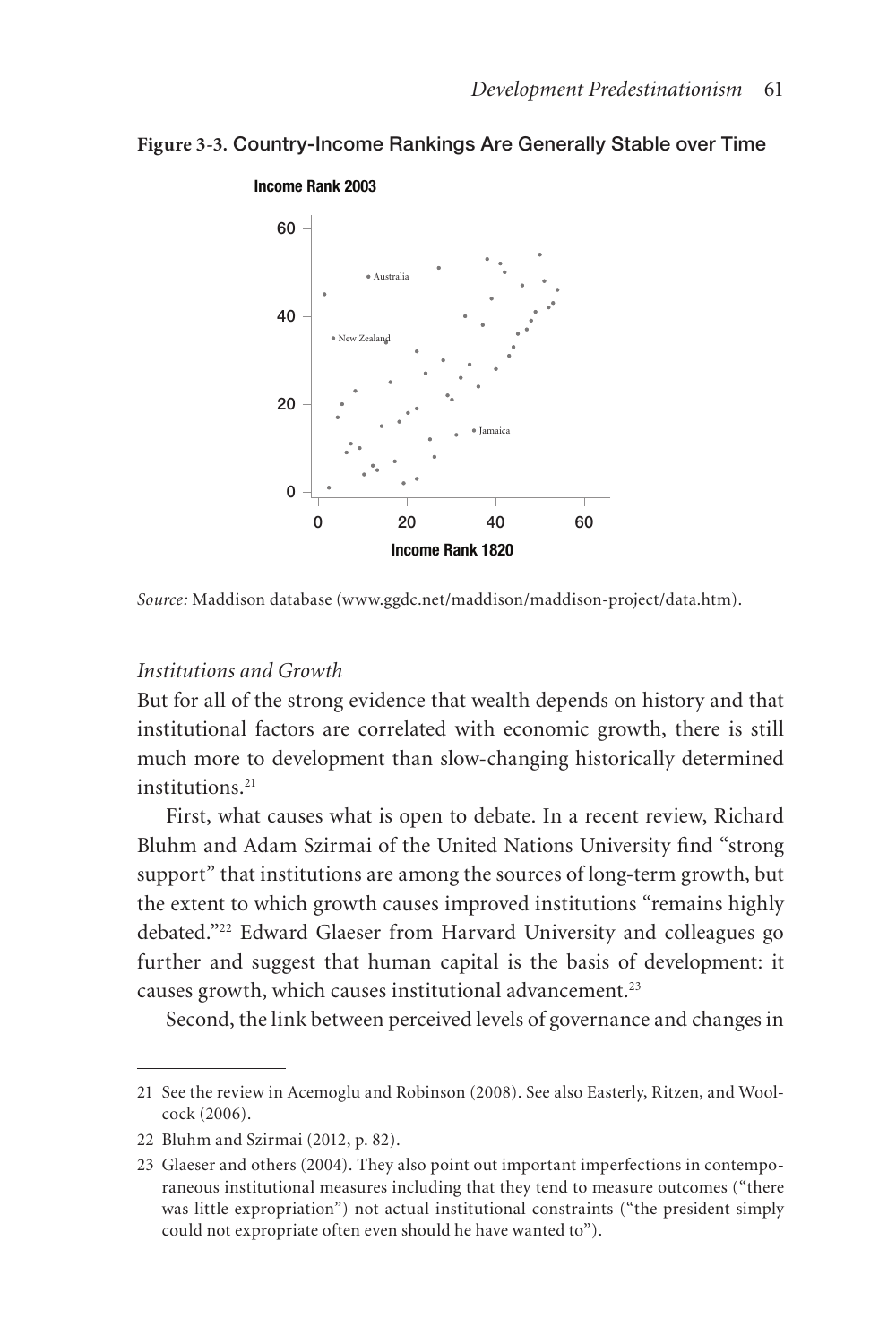development outcomes over time is at best partial. In a 2011 study for the European Bank of Reconstruction and Development, Simon Commander and Zlatko Nikoloski conclude that democracy is not reliably associated with economic growth and that the World Bank's Doing Business and Enterprise Survey indicators are not closely linked with outcomes such as higher investment, capital inflows, or firm productivity.<sup>24</sup> They suggest that there is a measurement problem—most of the indicators used to measure institutions are subjective—but the issue may also be that institutions as usually defined matter less than is usually supposed.

Other cross-country studies suggest similarly fragile relationships between institutional measures and economic growth.<sup>25</sup> Denis de Crombrugghe and Kristine Farla of the United Nations University report, for example, that strong institutions are related to income levels but find "no such evidence on growth rates."<sup>26</sup> And specific case studies also suggest that there is more to current outcomes than centuries of history. Take the case of North and South Korea; both had a similar cultural and political legacy in 1945 but have taken dramatically different economic trajectories since then. And perhaps of particular relevance to this book, early studies suggesting that aid promotes economic growth only in the presence of strong institutions have not withstood the test of time, or robustness challenges.27

On the question of whether there is more to growth than slowchanging institutions, consider this: In the past 60 years (a blink of the eye in institution-building time), there has been consistent and historically very strong growth in per capita output across most of the world. Among countries for which the Penn World Tables (a preeminent measure of income) have data, about 5.1 billion people live in countries where average incomes have more than doubled since 1960, and 4.1 billion—well over half the planet—live in countries where average incomes have tripled or more. Nearly 2.2 billion people are in countries where average incomes

<sup>24</sup> Commander and Nikoloski (2011).

<sup>25</sup> Durlauf, Kourtellos, and Chih (2008); Glaeser and others (2004); Bazzi and Clemens (2013); Jinfeng and Yi (2015); Albouy (2008); and Jie and others (2013).

<sup>26</sup> De Crombrugghe and Farla (2012, p. 1).

<sup>27</sup> Roodman (2007); Minoiu and Reddy (2010); Doucouliagos and Paldam (2010); and Verspagen (2012).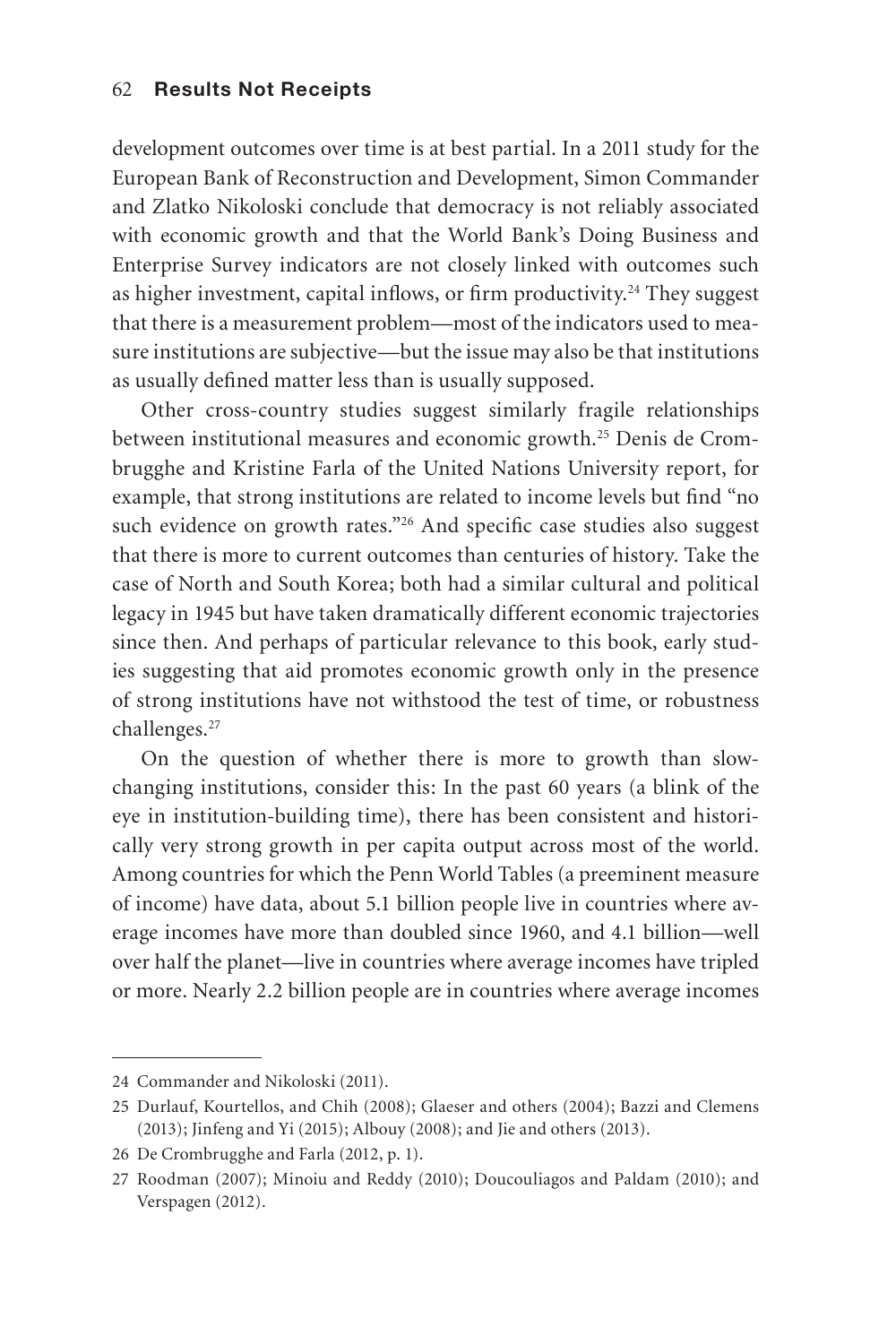have more than *quintupled* over the past 50 years. This includes the citizens of China, Japan, Egypt, and Thailand, all of whom have seen around an eightfold increase in average incomes since 1960.

Such growth has not touched all corners of the globe. About 200 million people live in nine African economies where the average income per head *declined* between 1960 and 2010. That includes the populations of Kenya and the Democratic Republic of the Congo. And about another 700 million live in countries where incomes have climbed since 1960, but where the average citizen in 2010 remained less than twice as rich as 50 years before.

But the majority of people alive today live in countries that have experienced unprecedented economic growth, even compared to the Industrial Revolution. Between 1820 and 1870, for instance, GDP per capita for the United Kingdom increased from \$1,706 to \$3,190—an 87 percent increase—according to data from Angus Maddison of the University of Groningen.28 If that performance had occurred between 1960 and 2010, this growth would have placed the United Kingdom 34th lowest out of the 107 countries for which the Penn Tables have data. In other words, 73 countries, including the Philippines and Zimbabwe—rarely thought of as economic powerhouses or homes to world-class institutions—have had stronger economic growth in the past 50 years than the United Kingdom did from 1820 to 1870.

Because of all of that growth, a lot of the world is now rich by the standards of just a few decades ago. Nearly 1.7 billion people live in countries where the average income per capita was above \$10,000 in 2010. That is nearly the level of the United Kingdom's GDP per capita in 1960 and above the average income in France, Germany, the Netherlands, and Belgium at the time. More than 3.5 billion people worldwide about half the planet—live in countries with a 2010 average income of \$6,000 or more, according to the Penn Tables. That is a little below the GDP per capita of Italy in 1960 and above that of Ireland or Spain in the same year.

<sup>28</sup> The Maddison-Project, 2013 version, www.ggdc.net/maddison/maddison-project/ home.htm.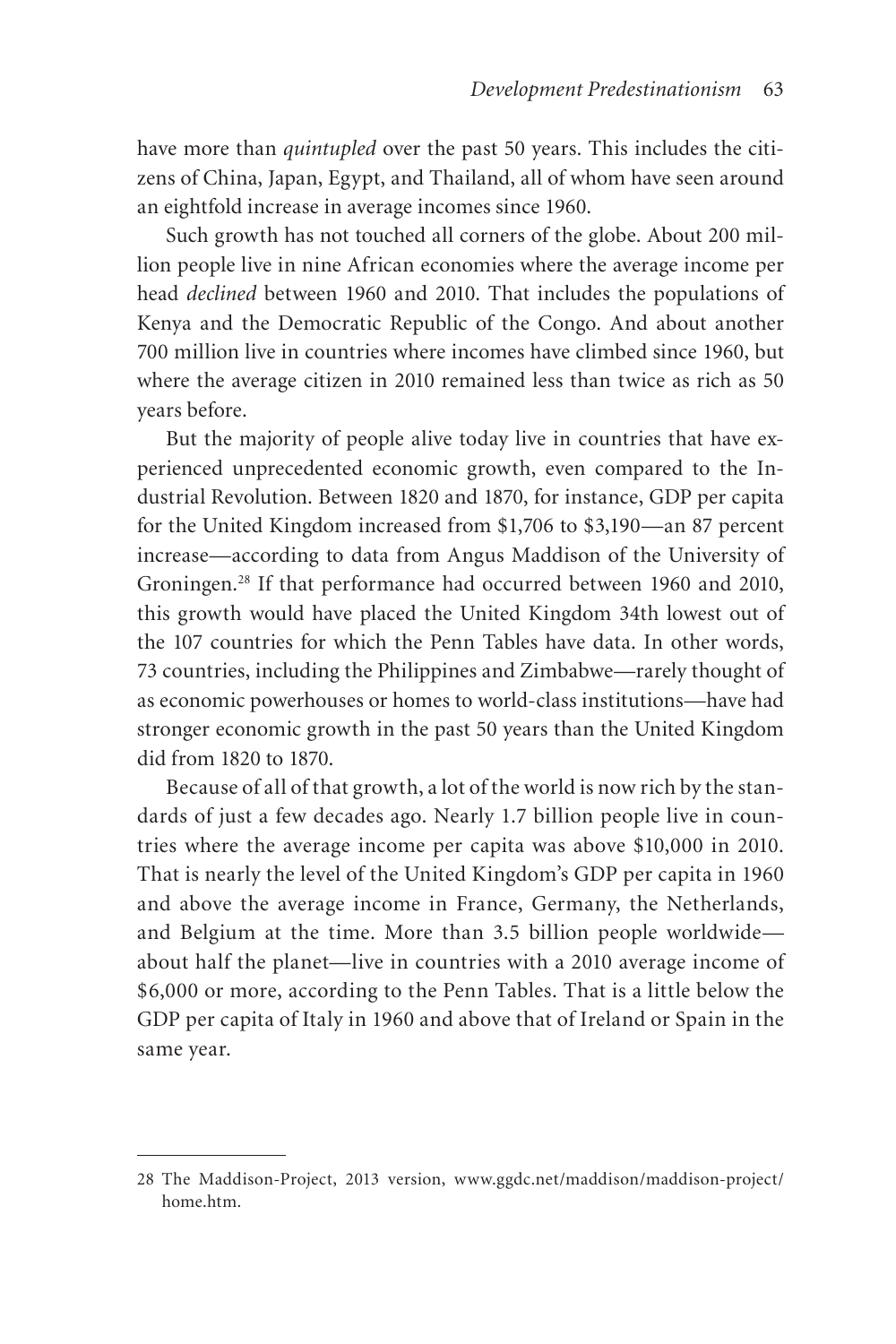#### *Institutions and Non-Income Measures of Development*

These improvements are not only about economic growth and affect more than just middle-income countries: there has been dramatic improvement across a range of different indicators. In fact, the evidence for progress on non-income measures is even stronger. From 1950 to 1999, for example, average global life expectancy increased from 51 to 69 years while the difference between countries narrowed (the standard deviation fell from 13 to 7 years). $29$ 

All this improvement means one of two things. Either the quality of life that people experience under low-quality governance today is the same as the quality of life found under high-quality governance in 1950, or *average* governance has improved since 1950 so that countries like Brazil and South Africa are as well governed today as countries like the United Kingdom and Canada were in 1950.<sup>30</sup> So which is it? There is evidence for both—some data point to better performance from improving institutions, and some point to better performance despite lack of such improvement. Tables 3-2 through 3-4 help illustrate these connected performance improvements.

Table 3-2 aggregates country data into quartiles based on the countries' governance-effectiveness rankings in the 2011 Worldwide Governance Indicators, and compares the average development outcomes achieved by each quartile over time. In the second quartile of governance quality GDP per capita in 1950 was \$1,365. By 2011, it was \$5,754. Infant mortality in those countries also improved, dropping from 12.6 percent to 4 percent over that time. Similarly, looking at countries divided into quartiles based on their settler mortality in colonial times, the second (worse) quartile settler mortality predicted GDP in 1950 was \$1,867; it had risen to \$5,550 by 2011. Second quartile settler mortality predicted infant mortality dropped from 13 percent to 5.6 percent over that period. Both results suggest that either institutions have become considerably stronger since 1950 or the same quality of institutions is associated with far better outcomes. Which is it? The tables suggest better outcomes at a given level of reported governance/mortality when applied to an institutional measure for which we have data going back to 1950: the Polity II measure of democracy. This measure runs from -10 (fully autocratic) to 10 (fully democratic). The

<sup>29</sup> Kenny (2005).

<sup>30</sup> Ibid.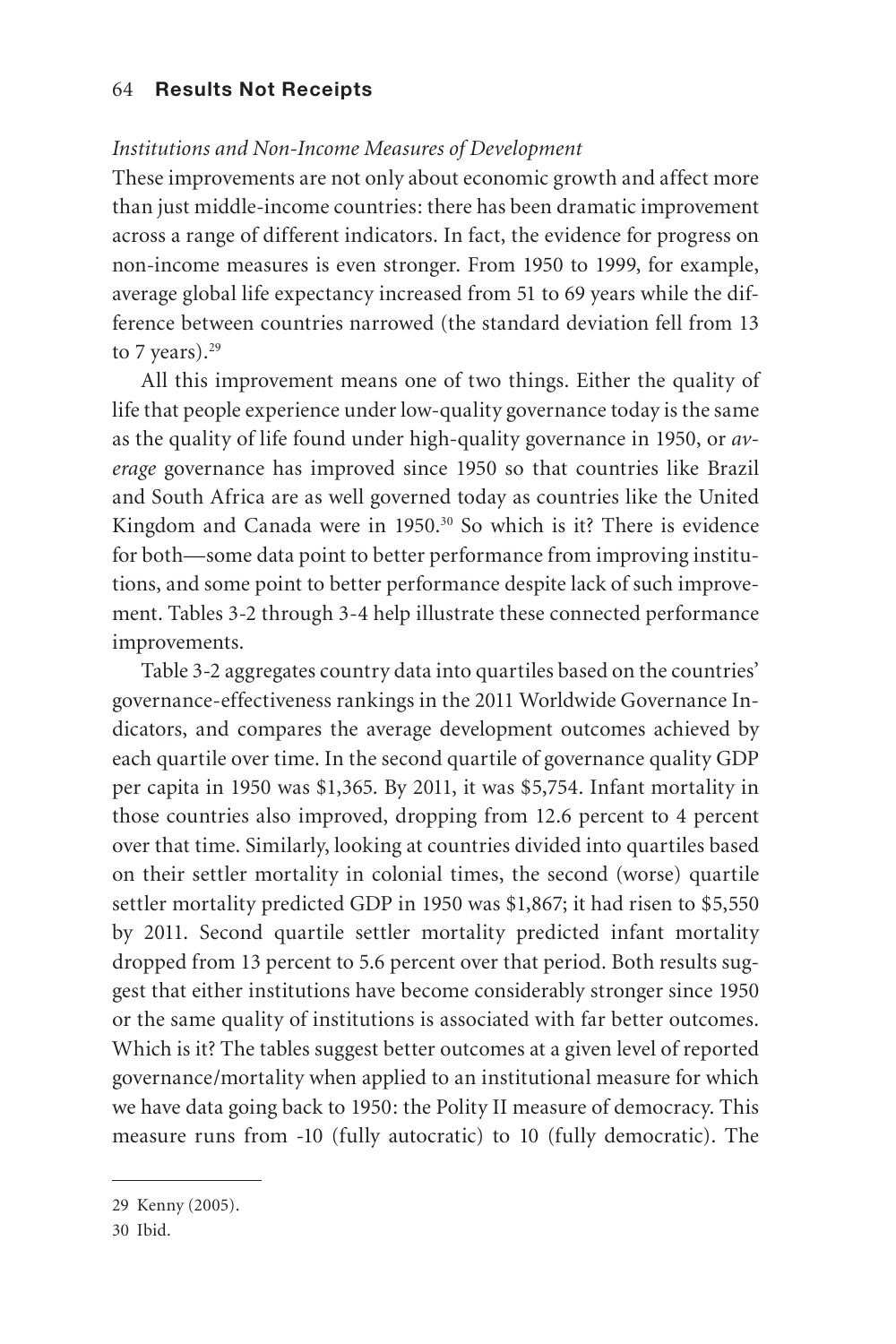second quartile score on polity based on setter mortality has climbed from -0.6 in 1950 to 5.8 in 2011. This improvement, especially pronounced since the end of the Cold War,<sup>31</sup> suggests that better outcomes may be coming from better institutions.

Tables 3-3 and 3-4, however, suggest that better outcomes are emerging even without commensurate improvements in institutions. Table 3-3 lists the 13 richest countries in 1950 and their GDP, government effectiveness ranks, infant mortality rates, and Polity scores. Table 3-4 does the same for countries that fell within the same range of GDP in 2011. Gabon and Panama, for instance, had a GDP per capita in 2011 similar to what Australia and Switzerland had in 1950. All of the richest countries in 1950 still score very high on government effectiveness and scored a perfect 10 on Polity's democracy measure in 1950. The countries with similar GDP in 2011 show, with considerably more variance, far lower 2011 government effectiveness and Polity scores alongside lower (better) infant mortality rates. In this sample, the same income is associated with lower democracy and better infant mortality in 2011 than in 1950.

With some evidence of institutional improvement over time and some evidence that outcomes have improved at the same level of institutional quality, the picture is perhaps blurry, but at least it is broadly positive. This should be no surprise since *institutions* covers a range of different things, from constitutions to company and financial structures to electoral rules and methods of educational curriculum design. The concept overlaps heavily with norms and culture. It may be that some types of institution can change more rapidly than other types, that some depend more on context than others, and that the relative importance of different institutions to outcomes changes over time.

## *Institutions Can Change Quickly*

To provide some micro bones to this macro analysis, there are in fact examples of fairly rapid institutional change, as noted by Acemoglu, Johnson, and Robinson in their paper on colonial influences on modern institutions: "It is useful to point out that our findings do not imply that institutions today are predetermined by colonial policies and cannot be changed. . . . In fact, our reading is that these results suggest substantial

<sup>31</sup> Kenny (2008).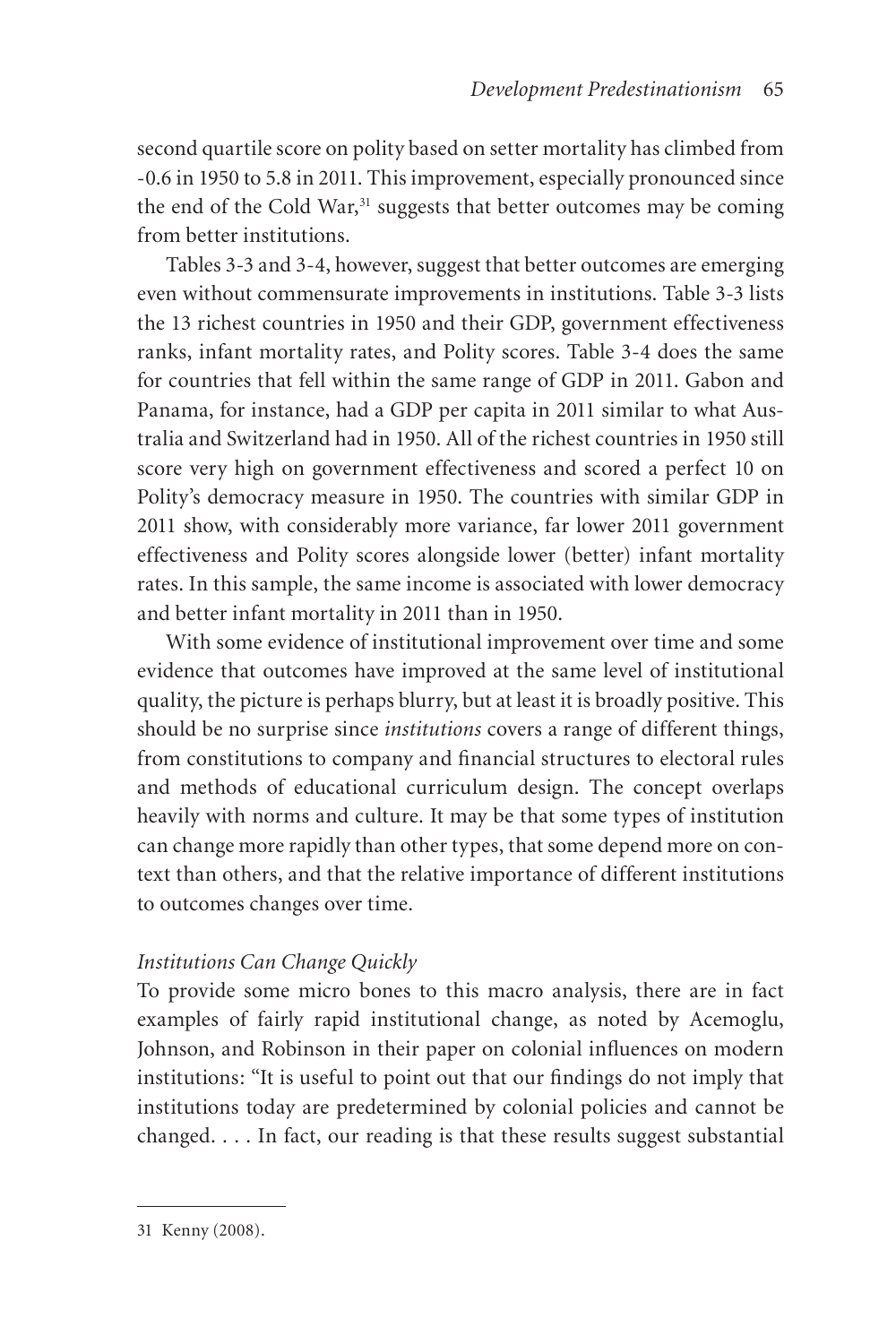|                                      | <b>GDP Per Capita</b><br>(\$USPPP) |        | Infant mortality<br>rate $(\%)$ |      | <b>Polity score</b> |      |
|--------------------------------------|------------------------------------|--------|---------------------------------|------|---------------------|------|
| Government<br>effectiveness quartile | 1950                               | 2011   | 1950                            | 2011 | 1950                | 2011 |
| <b>First</b>                         | 2,060                              | 3,596  | 16.8                            | 77   | $-3.72$             | 0.30 |
| Second                               | 1,365                              | 5,754  | 12.6                            | 4.0  | $-3.39$             | 2.77 |
| Third                                | 2.636                              | 11,840 | 10.0                            | 2.0  | $-0.68$             | 5.93 |
| Fourth                               | 6,866                              | 35,395 | 4.8                             | 0.6  | 6.50                | 8.12 |

### **Table 3-2.** Same Institutions, Better Outcomes?

*Sources:* Penn World Tables, Abouharb and Kimball (2007), Polity Database.

# **Table 3-3.** The Richest Countries in 1950 All Had Strong Institutions

| 1950                  | <b>GDP</b> per Capita<br>(U.S.SPPP) | Government<br>effectiveness rank | Infant mortality<br>rate $(\%)$ | Polity<br>score |
|-----------------------|-------------------------------------|----------------------------------|---------------------------------|-----------------|
| <b>United States</b>  | 12,668                              | 88.6                             | 3.6                             | 10              |
| Switzerland           | 12,536                              | 97.6                             | 3.1                             | 10              |
| Australia             | 11,756                              | 95.3                             | 2.4                             | 10              |
| New Zealand           | 10,602                              | 98.1                             | 2.8                             | 10              |
| Luxembourg            | 10,550                              | 94.8                             | 4.6                             | 10              |
| Canada                | 9,739                               | 97.2                             | 4.2                             | 10              |
| Denmark               | 8,227                               | 99.5                             | 3.1                             | 10              |
| Sweden                | 8,221                               | 98.6                             | 2.1                             | 10              |
| <b>United Kingdom</b> | 7,749                               | 92.4                             | 3.5                             | 10              |
| Norway                | 7,724                               | 96.2                             | 2.8                             | 10              |
| <b>Iceland</b>        | 7,116                               | 92.9                             | 2.2                             |                 |
| Belgium               | 7,083                               | 93.8                             | 5.3                             | 10              |
| <b>Netherlands</b>    | 6,280                               | 96.7                             | 2.5                             | 10              |

*Sources:* Penn World Tables, Abouharb and Kimball (2007), Polity Database.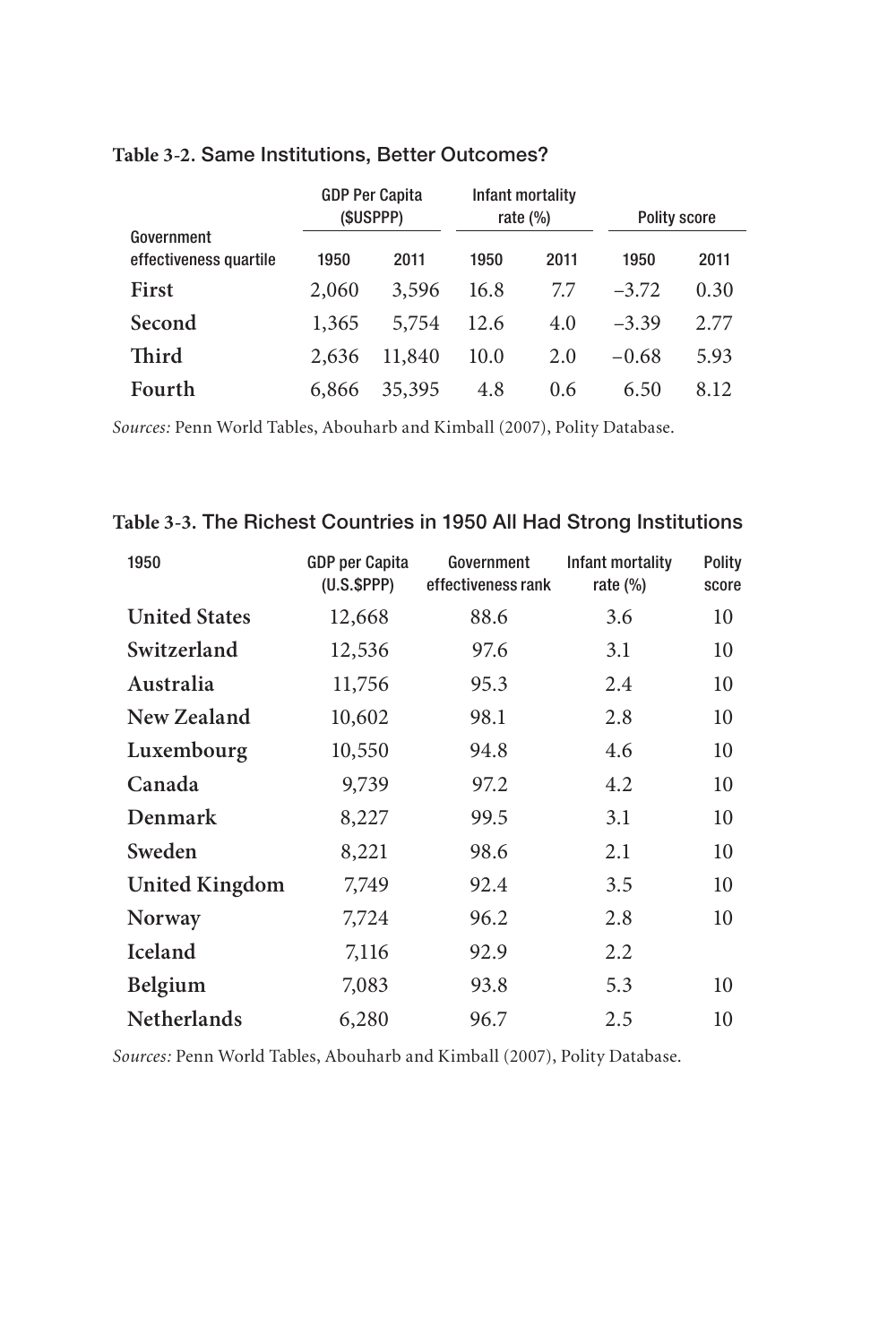**Table 3-4.** Countries Today as Wealthy as the Richest Countries in 1950 Have Weaker Institutions

| 2011                     | GDP<br>(US\$PPP) | Government<br>effectiveness<br>rank | Infant<br>mortality<br>rate $(\%)$ | Polity<br>score |
|--------------------------|------------------|-------------------------------------|------------------------------------|-----------------|
| Gabon                    | 12,201           | 19.4                                | 6.5                                | 3               |
| Panama                   | 12,012           | 58.8                                | 1.9                                | 9               |
| <b>Botswana</b>          | 11,519           | 68.2                                | 5.6                                | 8               |
| Dominica                 | 11,299           | 70.1                                | 1.3                                |                 |
| Venezuela                | 10,218           | 13.3                                | 1.6                                | $-3$            |
| Costa Rica               | 10,094           | 64.0                                | 10.1                               | 10              |
| <b>Maldives</b>          | 9,992            | 44.1                                | 1.2                                |                 |
| <b>Mauritius</b>         | 9,501            | 74.4                                | 1.5                                | 10              |
| <b>Brazil</b>            | 9,205            | 55.5                                | 1.5                                | 8               |
| <b>Equatorial Guinea</b> | 8,962            | 3.3                                 | 10.4                               | $-5$            |
| Peru                     | 8,812            | 49.3                                | 1.9                                | 9               |
| Dominican Republic       | 8,698            | 34.6                                | 2.8                                | 8               |
| Grenada                  | 8,422            | 61.6                                | 1.4                                |                 |
| South Africa             | 8,368            | 64.9                                | 4.7                                | 9               |
| Thailand                 | 8,360            | 59.7                                | 1.4                                | 7               |
| Colombia                 | 8,311            | 62.6                                | 1.8                                | 7               |
| China                    | 7,827            | 60.7                                | 1.5                                | $-7$            |
| <b>Belize</b>            | 7,333            | 43.1                                | 1.9                                |                 |
| Ecuador                  | 6,732            | 35.1                                | 2.4                                | 5               |
| Suriname                 | 6,588            | 51.7                                | 2.1                                | 5               |

*Sources:* Penn World Tables, World Bank World Development Indicators, Polity Database.

economic gains from improving institutions, for example as in the case of Japan during the Meiji Restoration or South Korea during the 1960s."32

Take the case of reforming utilities as another example. Phnom Penh has improved the quality and reach of its water supply with the introduction of market pricing and a decline in nonrevenue water (which was sent through the pipes but not paid for) from 72 percent to 6 percent, intro-

<sup>32</sup> Acemoglu, Johnson, and Robinson (2001, p. 1395).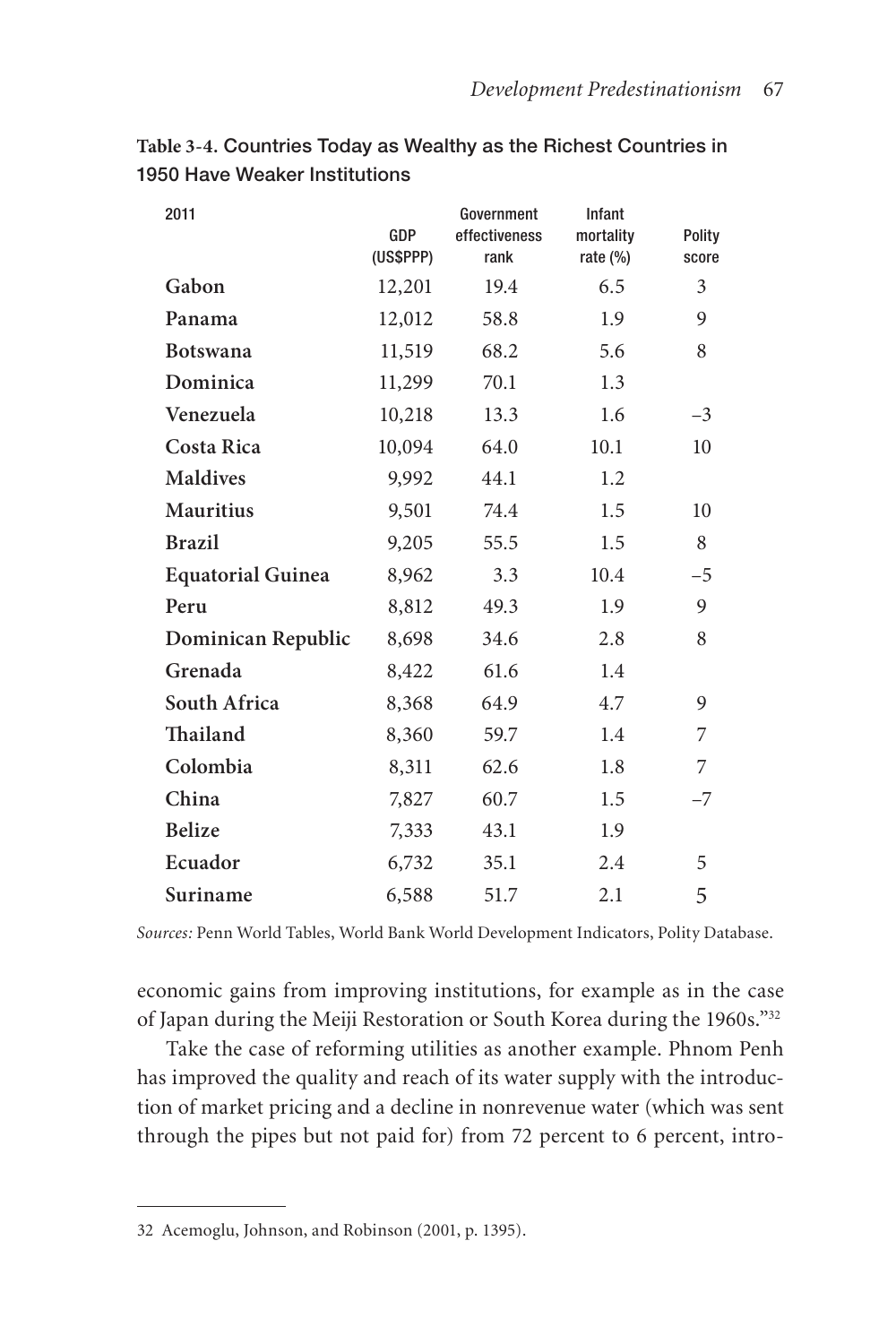duced between 1993 and 2009. Piped water coverage increased over that period from 40 percent of the city to more than 90 percent in 2009, while water service increased from an average of 10 hours a day to 24.<sup>33</sup> The institutions connected with the water authority, including new regulations and the enforcement of billing, clearly developed quite rapidly. Or look at leakage of the financial variety: the percentage of central government financing for equipment in Ugandan schools that actually reaches the schools has increased from next to nothing to next to everything over the past 10 years, after newspapers published how much money the schools were meant to get.<sup>34</sup>

Even the attitudes that underlie institutions can rapidly adjust. For example, in India the Dalits (or "untouchables," the lowest of India's castes) have been subject to widespread discrimination for millennia and have had access only to a narrow range of jobs thought of as unclean. But a survey designed and led by members of the Dalit community in two areas of Uttar Pradesh found that attitudes and behaviors related to the low status of Dalits had been widely tempered or abandoned over the past 20 years.35 Dalit respondents report that, since 1990, they are far more likely to sit next to high-caste guests at weddings rather than being seated separately, they are no longer expected to handle the dead animals of other castes, and non-Dalit midwives will attend births in Dalit households. They have moved in large numbers into nontraditional professions such as tailoring and driving, and almost none participate in bonded labor for high-caste patrons.

The changes are huge. In Bulandshahar District, less than 4 percent of Dalits said that non-Dalits would accept food in their household in 1990, but nearly half said that they would today. In 1990, 73 percent of respondents suggested that only Dalits would have handled dead animals; that number fell to 1 in 20 in 2007. Dalits were considerably wealthier in 2007 than they were in 1990. The proportion with a television in Bulandshahar climbed from less than 1 percent to nearly 50 percent, and bicycle ownership rose from around one-third to more than four-fifths. The researchers suggest that the social transformation is far too dramatic to be accounted for by income changes alone.

<sup>33</sup> Das and others (2010).

<sup>34</sup> Reinikka and Svensson (2002).

<sup>35</sup> Kapur and others (2010).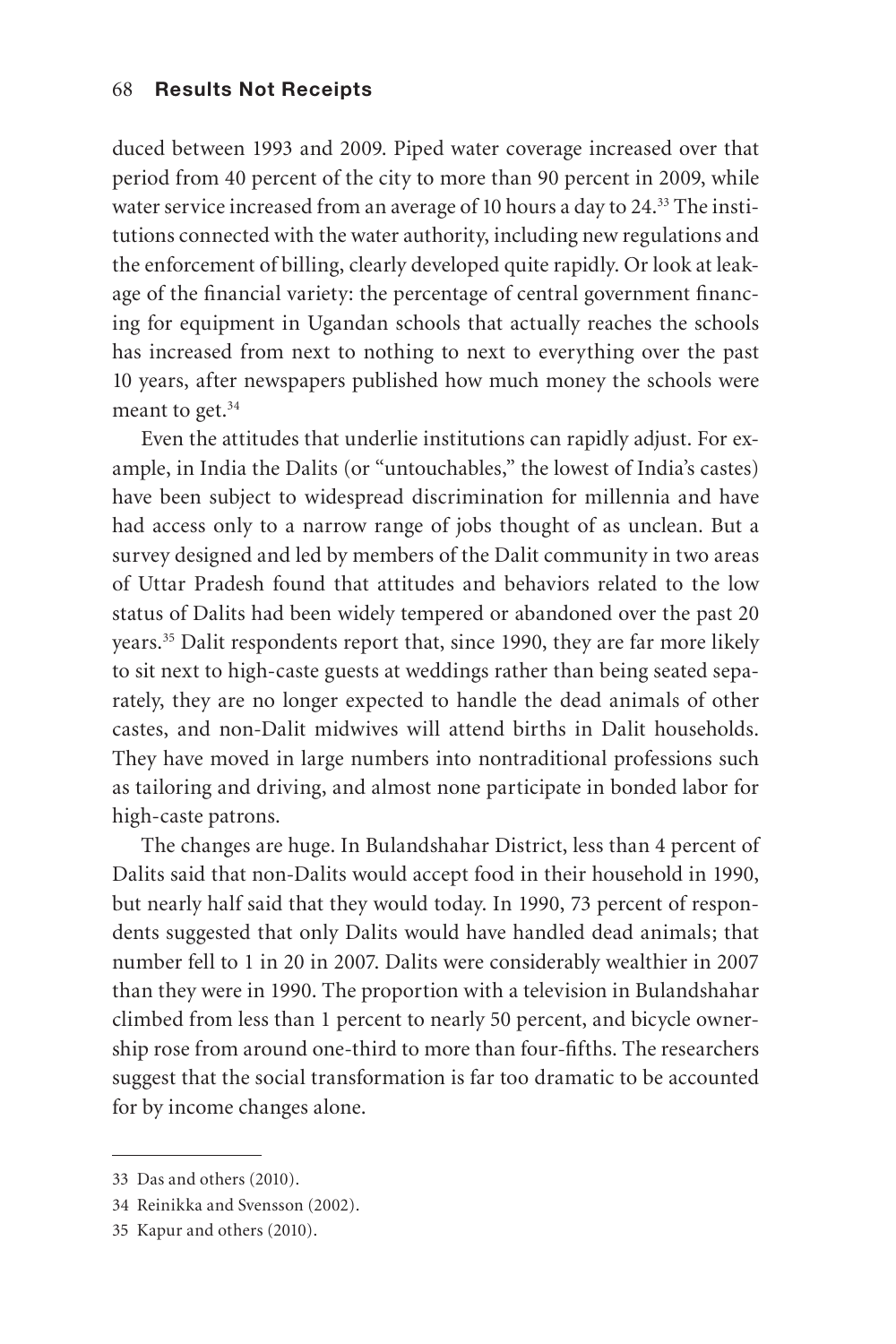If institutions and their cultural underpinnings can change rapidly, so can the necessity of strong institutions to development progress. New technologies can reduce the effect of poor institutions. Take the case of the mobile phone. In countries as ill-governed or ungoverned as Somalia, the new technology allowed for the competitive provision of phone services. With far fewer institutional requirements than landlines, and considerably lower costs of infrastructure, mobile phones became available to more than 5 billion people worldwide in only about two decades.

A similar decline in the effect of poor institutions has occurred in health. In the age before vaccines, bed nets, and antibiotics, improving health outcomes required considerable public works and sanitation programs: piped water and sewage, garbage collection, close monitoring of food production, and so on. Although these approaches are still effective today, mortality and morbidity rates can be considerably reduced with far cheaper and more straightforward vaccination campaigns and pill delivery.<sup>36</sup> Again, it is clear that history matters, and that institutions matter to the quality of life and to health care in particular. That only 1 percent of Chad's nonwage health budget officially allocated to frontline clinics actually reaches them has a real impact on the quality of care—and on health—in the country. And improved government service provision alongside private-sector regulation will become increasingly important as health care providers turn from the most basic challenges (infectious disease) and move on to more complex areas (cancer). But still, there is more to life than strong governance, and—perhaps even better news weak governance is neither unfixable nor an insurmountable obstacle to progress.

# **Conclusion**

The popular perception of corruption discussed in chapter 2 was a broader "system stacked" notion that fits better with the views of institutional scholars as to where the problem of development lies. This popular perception has more to recommend it empirically than a quid pro quo definition in terms of explaining outcomes.

<sup>36</sup> Kenny (2011).